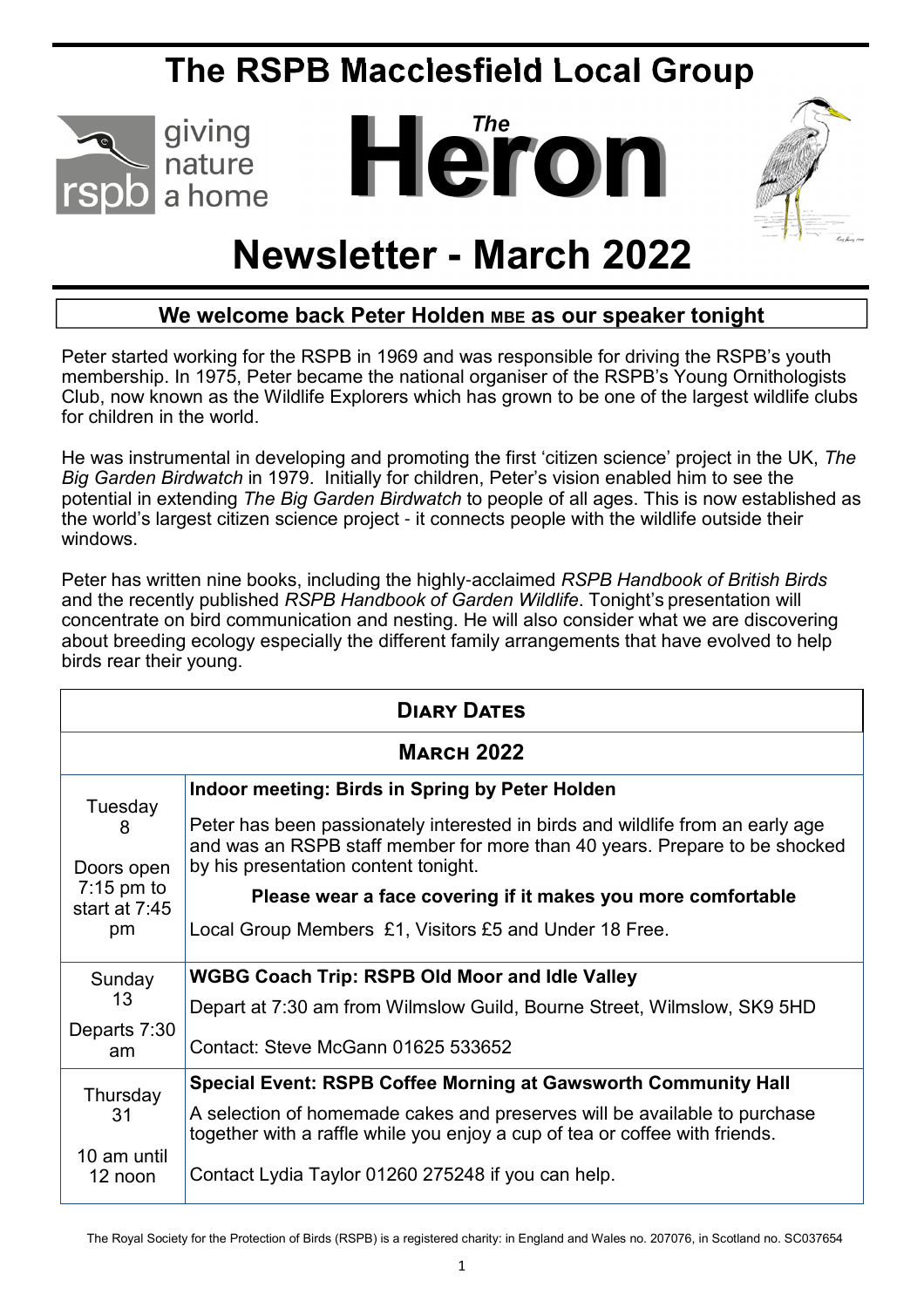| <b>APRIL 2022</b>                                               |                                                                                                                                                                                                                                                                                                                                                                                                                                                                                                                                                                                                                                                                                                               |  |
|-----------------------------------------------------------------|---------------------------------------------------------------------------------------------------------------------------------------------------------------------------------------------------------------------------------------------------------------------------------------------------------------------------------------------------------------------------------------------------------------------------------------------------------------------------------------------------------------------------------------------------------------------------------------------------------------------------------------------------------------------------------------------------------------|--|
|                                                                 | Indoor meeting: Paradise Lost or Paradise Retained? by Brian Anderson                                                                                                                                                                                                                                                                                                                                                                                                                                                                                                                                                                                                                                         |  |
| Tuesday<br>12<br>Doors open<br>$7:15$ pm to start<br>at 7:45 pm | Brian looks at the negative effects of mankind's activities on the planet;<br>including the increase in carbon dioxide levels, pollution and global warming;<br>ecosystem destruction and depletion of the earth's limited resources. According<br>to some scientists, we now live in a new geological era - called the<br>Anthropocene.<br>Local Group Members £1, Visitors £5 and Under 18 Free.                                                                                                                                                                                                                                                                                                            |  |
|                                                                 | <b>Walk with Nature: Styal Woods</b>                                                                                                                                                                                                                                                                                                                                                                                                                                                                                                                                                                                                                                                                          |  |
| Wednesday<br>20<br>Start at 8 am                                | Join us for a walk around the woodlands at Styal Country Park. We will be<br>listening and looking for the area's resident song birds as well as spring<br>migrants including chiffchaff, willow warbler, blackcap and garden warbler.<br>Meet at Twinnies Bridge car park, entrance on Styal Road, Wilmslow, SK9<br>4HW<br>LR Grid Reference SJ840822, WGS84: N 53.33639, W 2.24174<br>8:00 am to 10:00 am.<br>Leader: Ray Evans 01625 432635 with National Trust Volunteer Derek Hatton.                                                                                                                                                                                                                    |  |
| Sunday                                                          | <b>WGBG Coach Trip: RSPB Leighton Moss reserve</b>                                                                                                                                                                                                                                                                                                                                                                                                                                                                                                                                                                                                                                                            |  |
| 24<br>Departs 7:30 am                                           | Depart at 7:30 am from Wilmslow Guild, Bourne Street, Wilmslow, SK9 5HD<br>Contact: Steve McGann 01625 533652                                                                                                                                                                                                                                                                                                                                                                                                                                                                                                                                                                                                 |  |
|                                                                 | Walk with Nature: A linear walk from Mottram Hall along the River Bollin<br>towards Prestbury                                                                                                                                                                                                                                                                                                                                                                                                                                                                                                                                                                                                                 |  |
| Wednesday<br>27<br>Start at 9 am                                | Come and join us for a walk along the River Bollin where we hope to see grey<br>wagtail, sand martins and common whitethroat and other warblers.<br>Meet at Mottram Hall Golf Club car park, entrance off the A538, Post Code<br>SK10 4QT, drive past the front of the hotel and park in the top right hand corner<br>of the main car park,<br>We will walk along a public right of way next to the golf course, please be aware<br>of the possibility of wayward golf balls and be still and quiet when nearby<br>golfers are playing their shots. Coffee and snacks are available after the walk in<br>the Golf Club Bar.<br>LR Grid Reference SJ886796, WGS84: N53.31278, W2.17222<br>9:00 am to 11:00 am. |  |
|                                                                 | Leader: Ian Taylor 01260 275248                                                                                                                                                                                                                                                                                                                                                                                                                                                                                                                                                                                                                                                                               |  |
| <b>MAY 2022</b>                                                 |                                                                                                                                                                                                                                                                                                                                                                                                                                                                                                                                                                                                                                                                                                               |  |
|                                                                 | <b>Walk with Nature: Around Astbury Mere Country Park</b>                                                                                                                                                                                                                                                                                                                                                                                                                                                                                                                                                                                                                                                     |  |
| Thursday<br>5<br>Start at 10am                                  | Join us for a spring walk around Astbury Mere Country Park looking for<br>chiffchaff, willow warbler, blackcap and other summer migrant species. At this<br>time of year the Mere has sand martins and swallows swooping over the water.<br>Meet at the Visitor Centre, Sandy Lane off the A34 (Newcastle Road)<br>Congleton CW12 4FR.<br>LR Grid Reference SJ846627, WGS84 N 53.16132, W 2.23153<br>10:00 am to 12:00 pm, Car park fee payable<br>Leader: Lydia Taylor 01260 275248                                                                                                                                                                                                                          |  |
| Sunday<br>8<br>Departs 7:30 am                                  | <b>WGBG Coach Trip: Brandon Marsh</b><br>Depart at 7:30 am from Wilmslow Guild, Bourne Street, Wilmslow, SK9 5HD<br>Contact: Steve McGann 01625 533652                                                                                                                                                                                                                                                                                                                                                                                                                                                                                                                                                        |  |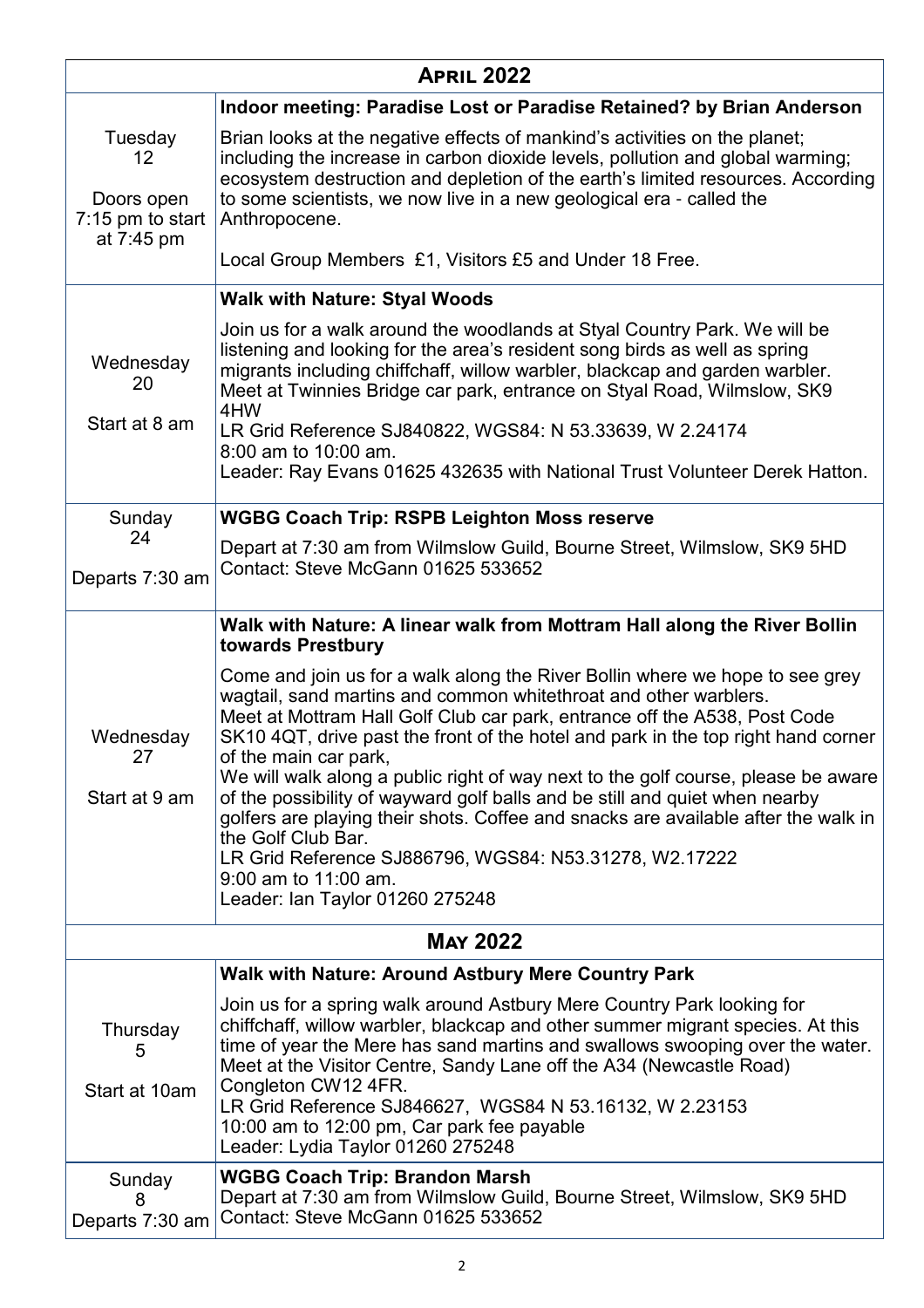| <b>MAY 2022</b>                  |                                                                                                                                                                                                                                                                   |  |
|----------------------------------|-------------------------------------------------------------------------------------------------------------------------------------------------------------------------------------------------------------------------------------------------------------------|--|
|                                  | AGM followed by members digital images and videos                                                                                                                                                                                                                 |  |
| Tuesday<br>10                    | Each year members produce some fine images showing wildlife from both<br>home and abroad. Please email your images and videos to                                                                                                                                  |  |
| Start at<br>$7:45$ pm            | david@macclesfieldrspb.org.uk or phone 01625 432105 if you would like them<br>to be included.                                                                                                                                                                     |  |
|                                  | <b>Walk with Nature: Birds of the Goyt Valley</b>                                                                                                                                                                                                                 |  |
| Wednesday<br>11                  | A walk in the Goyt Valley looking for our less frequently seen spring migrants,<br>pied flycatcher, common redstart and tree pipit.<br>Meet at Errwood Hall car park, Goyt Valley                                                                                 |  |
| Start at 7 am                    | 7:00 am to 9:00 am<br>LR Grid Reference SK012748, WGS84 N 53.27053, W 1.98317<br>Leader: Ian Taylor 01260 275248                                                                                                                                                  |  |
| <b>JUNE 2022</b>                 |                                                                                                                                                                                                                                                                   |  |
|                                  | Walk with Nature: Birds and Orchids at Jacksons' Brickworks nature<br>reserve                                                                                                                                                                                     |  |
| Friday<br>24                     | A leisurely morning stroll around the paths of Jacksons' Brickworks listening to<br>birdsong and identifying the orchids in this unique habitat reclaimed from its<br>industrial past.<br>Meet at Jacksons' Brickworks Car Park, Pool House Road, Higher Poynton, |  |
| Start at 10 am                   | <b>SK12 1TY</b><br>LR Grid Reference: SJ947844, WGS84 N 53.35622, W 2.08045.<br>10:00 am to 12:00 noon<br>Leader: Tina Hanak 07870 804413                                                                                                                         |  |
| <b>JULY 2022</b>                 |                                                                                                                                                                                                                                                                   |  |
|                                  | <b>Evening Walk with Nature: Birdlife around Redesmere</b>                                                                                                                                                                                                        |  |
| Wednesday<br>13                  | A linear walk from Redesmere car park alongside the Mere opposite the sailing<br>club. We will look for wildfowl as well as swallows, sand and house martins<br>feeding on insects over the water together with other summer visitors.                            |  |
| Evening Walk<br>Start at 6:30 pm | Meet in Redesmere car park<br>LR Grid Reference SJ849713, WGS84 N 53.23889, W 2.22817<br>6:30 pm to 8:30 pm                                                                                                                                                       |  |
|                                  | Leaders: Ian Taylor 01260 275248 and David Tolliday 01625 432105                                                                                                                                                                                                  |  |
| <b>NEWS FROM THE COMMITTEE</b>   |                                                                                                                                                                                                                                                                   |  |

- We still have opportunities for a Newsletter Editor and Publicity Officer on the Committee. Please speak to any current Committee member if you are interested.
- The Outings Sub-Committee have organised six *Walk with Nature* events in the local area, one each on a Thursday and Friday with four on a Wednesday, with one in the evening. Please see the details in the Diary listing above and check the website for any last minute changes.
- Please see the Cheshire Wildlife Trust website for more information regarding the South Macclesfield Development area and the potential impact on Danes Moss. www.cheshirewildlifetrust.org.uk/save-danes-moss
- **Don't forget Gawsworth Coffee morning on Thursday 31 March, 10 am until 12 noon at Gawsworth Community Hall.**